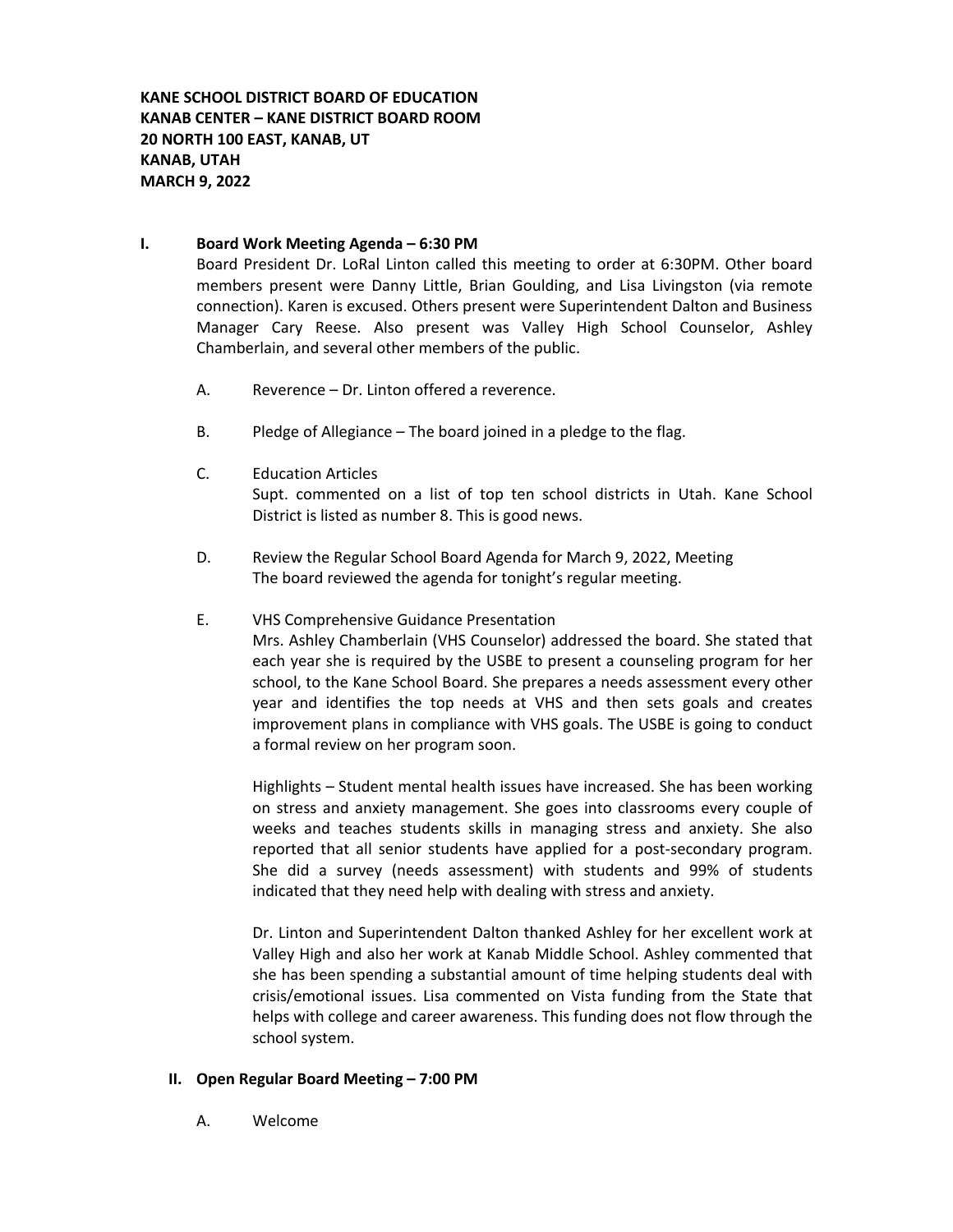Dr. Linton called this meeting to order at 7:00 PM. Other board members present were Danny Little, Lisa Livingston (via remote connection), and Brian Goulding. Karen is excused tonight. Others present were Superintendent Dalton and Business Manager Cary Reese, Kanab Elementary Principal Dan Trimble, and several others from the public. Lisa left this meeting midway through due to other commitments.

## **III. Consent Agenda Items**

- A. Approve Minutes from February Meeting
- B. Approve Check Registers for February 2022 Accounts Payable check register – check number 21449 (a credit) then check numbers 21486-21633, and ending with manual check 2/22/22, totaling \$545,412.46. Payroll check registers total \$643,241.98.
- C. Letters of Resignation Mrs. Marcie Judd- VES teacher Mrs. Marianne Leigh-VES teacher
- D. Approve Hiring Recommendations Pending Successful Background Check Bobbi Sample- KES Reading lab para-educator Tanner Wilburn- substitute teacher Mariellen Harrington- substitute teacher Dustin Riddle- substitute bus drive Jennifer Michelsen- substitute teacher Lynette Lamb- elementary teacher Shaelyn Lamb- elementary teacher Olivia Holleran- 1-year elementary teaching contract
- E. Letters of Recognition
- F. Home School Affidavit

Brian moved and Danny seconded a motion to approve all consent agenda items. This motion passed.

## **IV. Public Comment**

A. Public Comment

Dr. Linton opened the meeting for public comment. Valley Elementary Principal Mrs. Flanagan introduced new VES teacher Shaelynn Lamb who was accompanied by her husband.

# **V. Reports**

- A. School Board Reports
- B. Mr. Trimble Furniture Update

Kanab Elementary Principal Mr. Trimble reviewed a PowerPoint presentation with the board that contains pictures of furniture we are planning on purchasing for all areas of our new Kanab Elementary School. Superintendent Dalton thanked Principal Trimble for his excellent work on this project. Mr. Trimble and his staff have invested a great deal of time and effort into deciding and planning for high quality furnishings for the new KES school.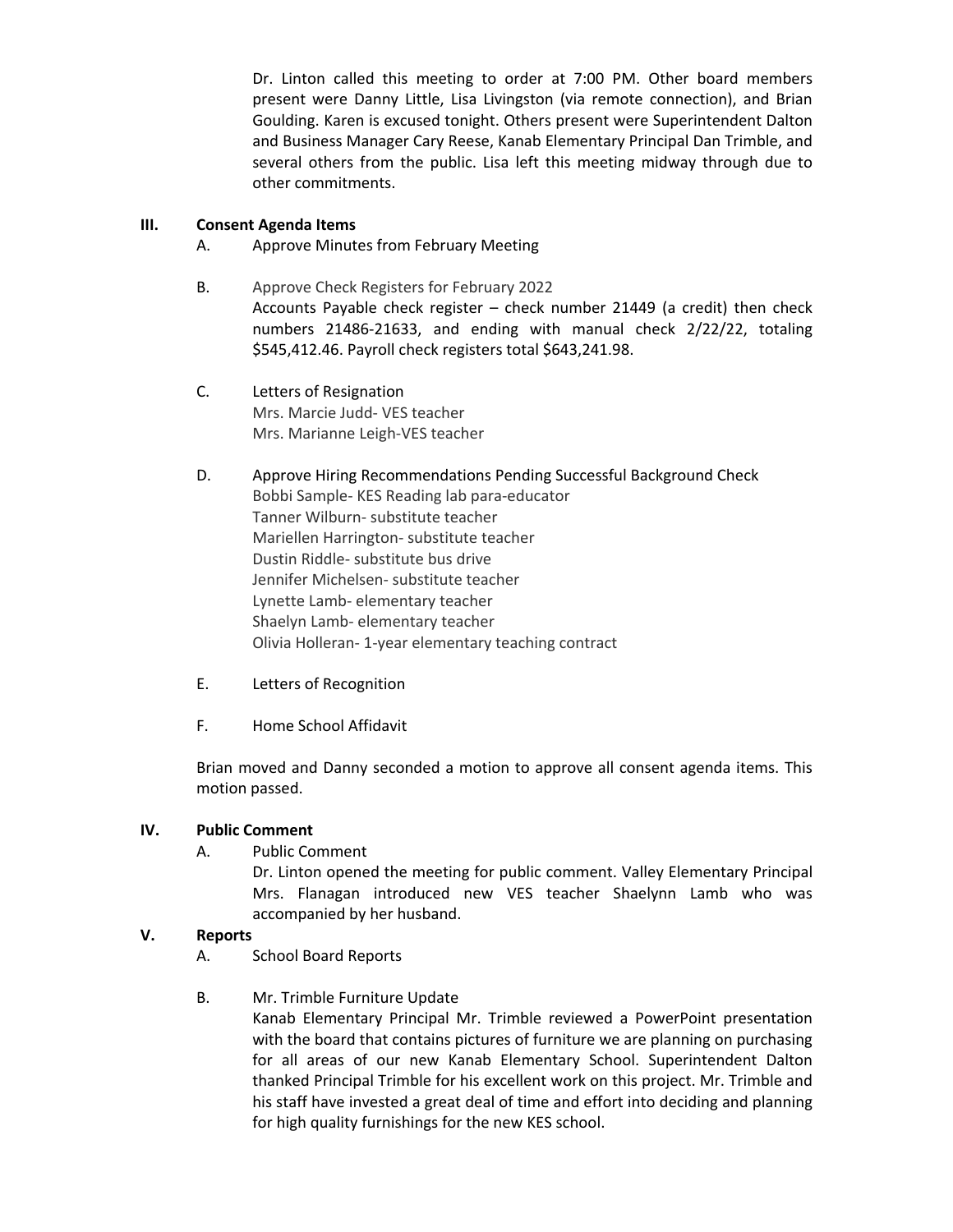- C. Superintendent Report Supt Dalton reported on items as reflected in items D through L below.
- D. Kane District Enrollment District enrollment at the end of February was 1,477 students. This is down from 1,499 in December.
- E. USBE Update
- F. Blunovus Engagement Summary Kane School District has a contact with Blunovus to provide mental health counseling to our employees and their families. This company reports that there has been substantial usage by our employees.
- G. ParentGuidance.org
- H. Southwest Health Department COVID Update
- I. Cosmetology/Barber School Update We now have all needed licensing with Utah DOPL to run our school.
- J. USBE Donors Choose Update Supt. reported that around fifty of our employees were awarded grants to purchase classroom supplies. Each of these grants are for as much as \$1,000.
- K. Concurrent Enrollment Update This program is producing excellent results in our district with record numbers of students completing advanced courses of study.
- L. Legislative Update During the recent legislative session there were a substantial number of bills dealing with education, some positive and others negative.
- M. Business Administrator Report
- N. Construction Status Update New Elementary Cary reported on progress being made on construction of our new KES and provided the board with an update on total expenditures paid out thus far and showed current pictures of building activities.
- O. Monthly Budget Report The board packet contains a current status report of revenue and expenditures budgeted and received so far this fiscal year. Everything is on track.

### **VI. Board Action Items**

- A. Elementary Character Education Curriculum Review Brian moved to approve the elementary character education curriculum. Danny seconded this motion and it passed.
- B. Leave Without Pay Request Danny moved and Brian seconded a motion to approve these requests. This motion passed.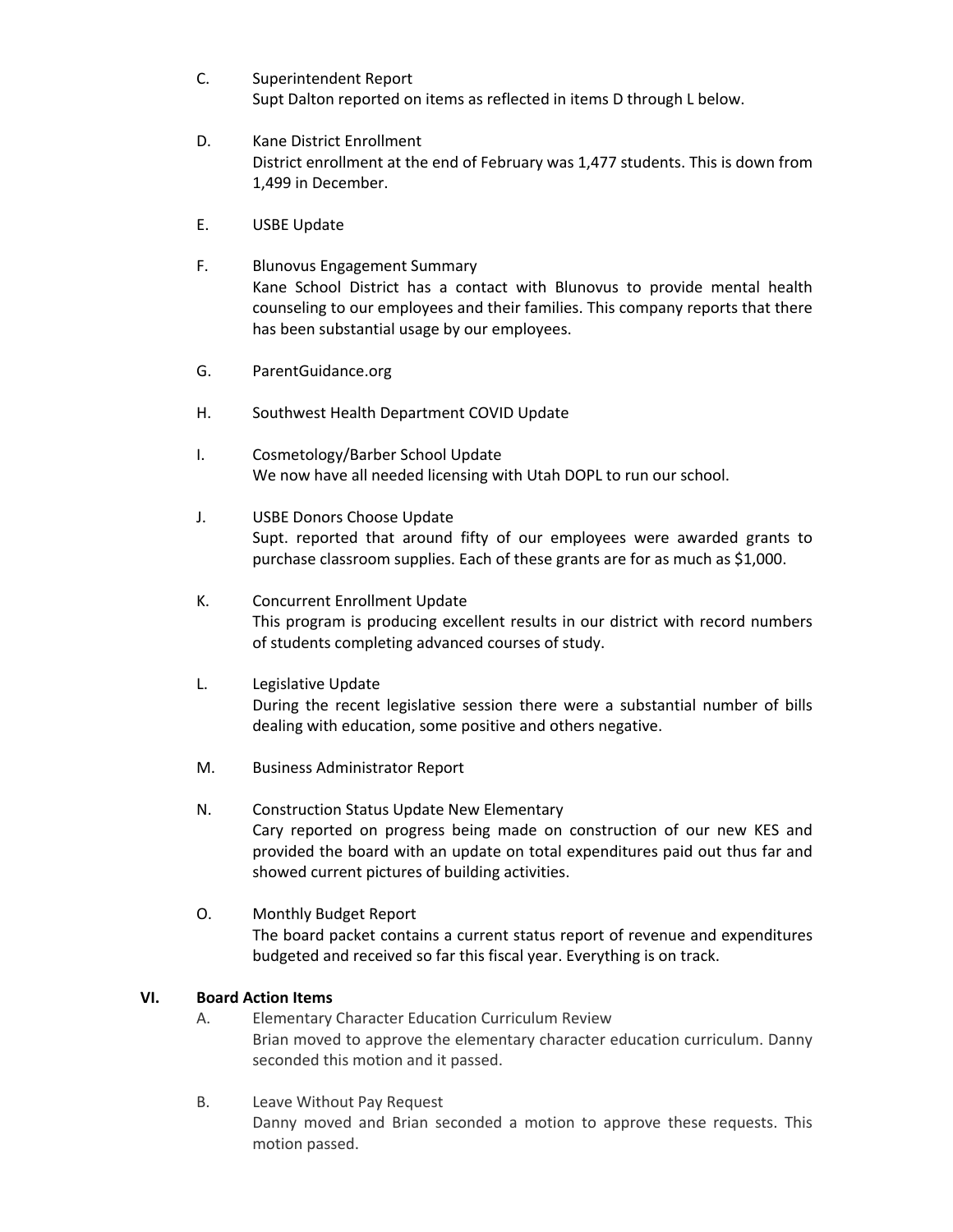C. VHS Comprehensive Guidance Approval Brian moved and Danny seconded a motion to approve this plan. This motion passed.

## **VII. Board Business**

- A. KSD Board Goal Review
- B. USBE PCBL Framework Review This is a way for the board to set up a framework for what they would like to see in our district. Brian asked who would put this framework together. Supt. said that this would be a collaborative effort. It can start with the board saying here is what we want to accomplish. These would be anchor points for our board and the items can be expanded on or details added. Lisa commented that she likes this idea. Start with goals and explain the methods to accomplish desired results.
- C. School Land Trust Training Each year the school board is required to complete training on school trust lands. This can be done by using an on-line link provided by Supt. Dalton.
- D. School Calendar Review 2023-24, 2024-25 & 2025-26 Supt. commented that he has been working on the calendar with our school principals. Supt. would like the board to consider approving several years in advance if possible.
- E. DBAA Extra Duty Policy Discussion Supt. Dalton and Cary reviewed with the board various options to increase the amount we pay for extra duty and to reward people for longevity. This issue will be further discussed in our next board meeting.
- F. KSD Committee Assignment Review/Discussion Earlier today Kane County Commissioner Gant dropped by and visited with Supt. Dalton and Cary. He would like to have someone from the school district attend Five County Meeting to vote our one vote. The Commissioner will let us know when the agenda contains issues that could affect Kane County or our school district. Someone from the district will attend.
- G. KSD Sick Leave Payout Review Cary explained this and reviewed a spreadsheet with the board, showing possible options to increase the amount we pay out at retirement for unused sick leave. This item will be further discussed next month.
- H. Outdoor Classroom Grant Discussion Supt. Dalton reviewed a proposal from an organization in our community to add an outdoor learning area behind our Kanab Middle School. The board would prefer we not get involved in this project.
- I. USBA Spring Regional Meeting Review No one from Kane District will be attending this meeting in Cedar City on Thursday evening.